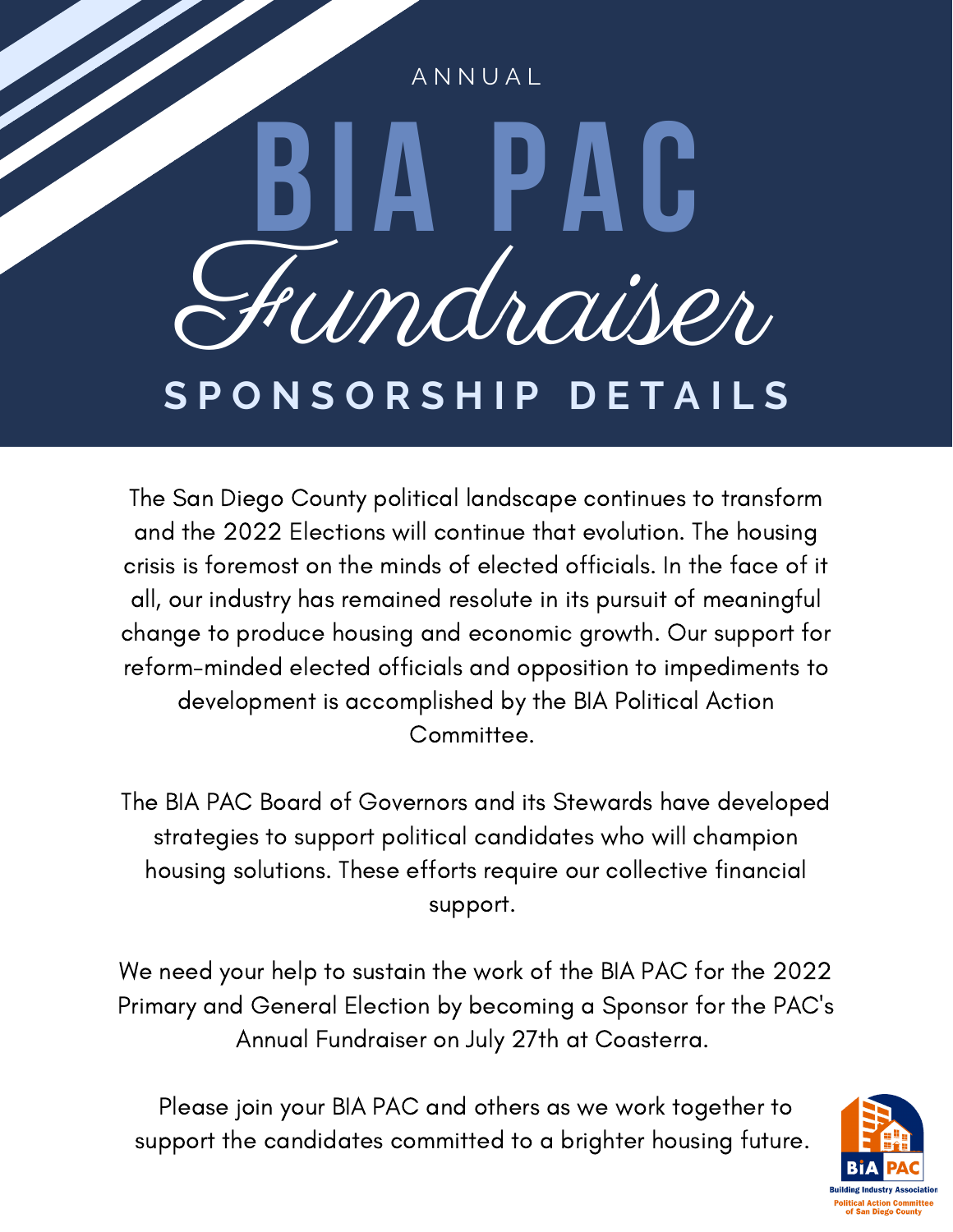### **S P O N S O R S H I P D E T A I L S**

#### **DIAMOND SPONSOR** - \$10,000 (SOLD OUT)

- Pre and post marketing recognition on all marketing/ communications
- Opportunity to host a marketing booth at the event with your company collateral & representative
- 6 VIP Reception tickets (registration required in advance)
	- Unlimited drink tickets
- 6 General Event tickets
	- Unlimited drink tickets
- Recognition during VIP Event & General Event
- Reserved parking included (if available)

#### **PLATINUM SPONSOR**- \$7,500 (5 AVAILABLE)

- Pre and post marketing recognition on all marketing/ communications
- 5 VIP Reception tickets (registration required in advance) 5 drink tickets
- 5 General Event tickets
	- 10 drink tickets
- Recognition during VIP Event & General Event
- Reserved parking included (if available)

#### **GOLD SPONSOR**- \$5,000 (10 AVAILABLE)

- Pre and post marketing recognition on all marketing/ communications
- 4 VIP Reception tickets (registration required in advance)
	- 4 drink tickets
	- 4 General Event tickets
		- 8 drink tickets

#### **COPPER SPONSOR**- \$3,500 (UNLIMITED)

- Pre and post marketing recognition on all marketing/ communications
- 3 VIP Reception tickets (registration required in advance)
	- 6 drink tickets
- 3 General Event tickets
	- 6 drink tickets

#### **SILVER SPONSOR**- \$2,000 (UNLIMITED)

#### Pre and post marketing recognition on all marketing/ communications

- 2 VIP Reception tickets (registration required in advance)
	- 2 drink tickets
- 2 General Event tickets
	- 4 drink tickets

#### **BRONZE SPONSOR**- \$1,000 (UNLIMITED)

- Pre and post marketing recognition on all marketing/ communications
- 1 VIP Reception tickets (registration required in advance)
- 1 General Event tickets
	- 2 drink tickets



**Political Action Committee** of San Diego County

If you are interested in sponsoring this event, please contact

Elena Mineo at [elena@biasandiego.org](mailto:elena@biasandiego.org)